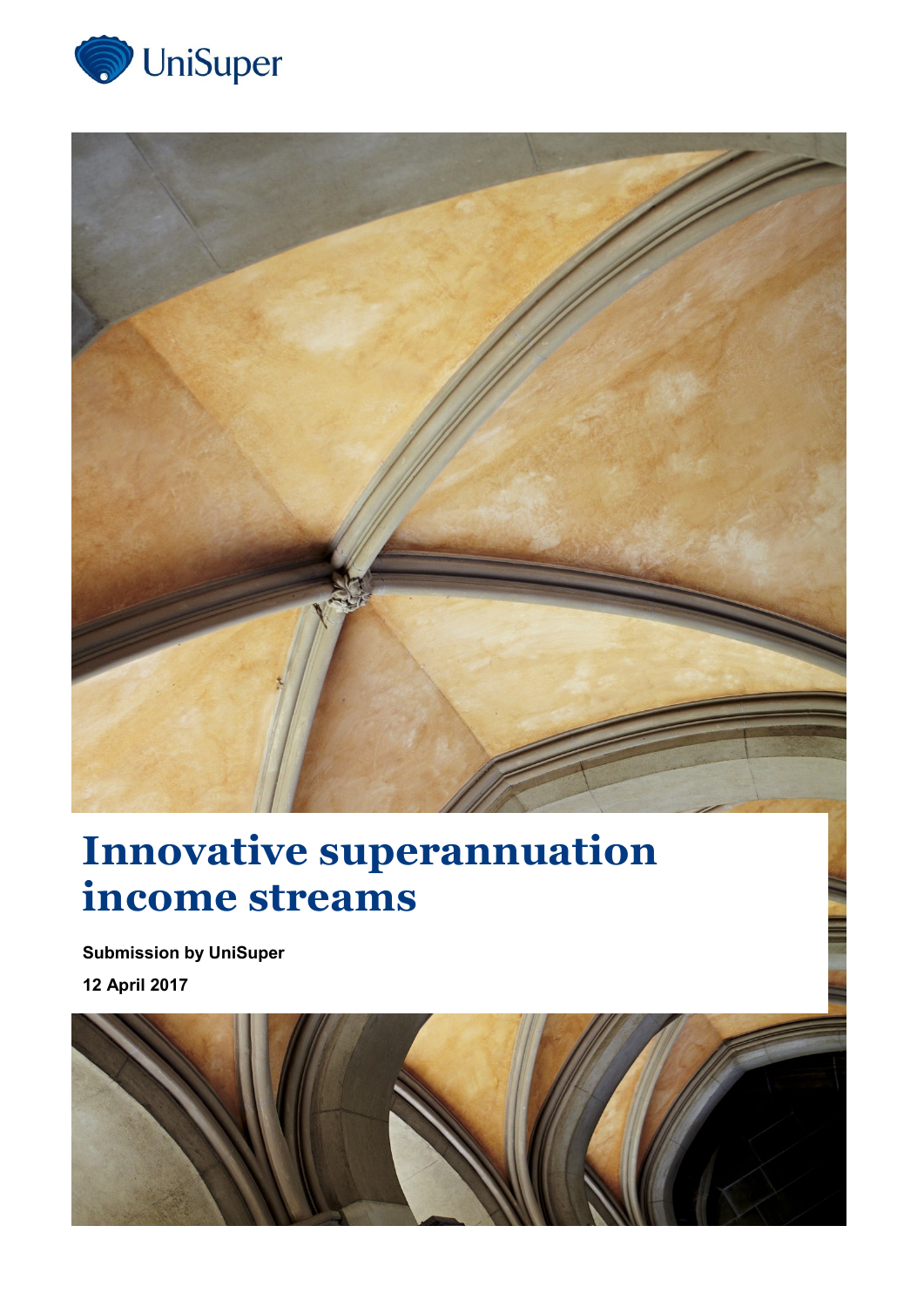

## **About UniSuper**

UniSuper<sup>1</sup> is the superannuation fund dedicated to people working in Australia's higher education and research sector. With approximately 400,000 members and around \$55 billion in assets under management, UniSuper is one of Australia's largest superannuation funds and has one of the very few open defined benefit schemes.

UniSuper Management Pty Ltd would welcome the opportunity to discuss the submission further and to provide additional information in respect of the comments made in this submission. Should you have further queries, please contact Benedict Davies on (03) 8831 6670 or [benedict.davies@unisuper.com.au](mailto:benedict.davies@unisuper.com.au)

-

 $1$  This submission has been prepared by UniSuper Management Pty Ltd (ABN 91 006 961 799), which acts as the administrator of the Trustee, UniSuper Limited (ABN 54 006 027 121).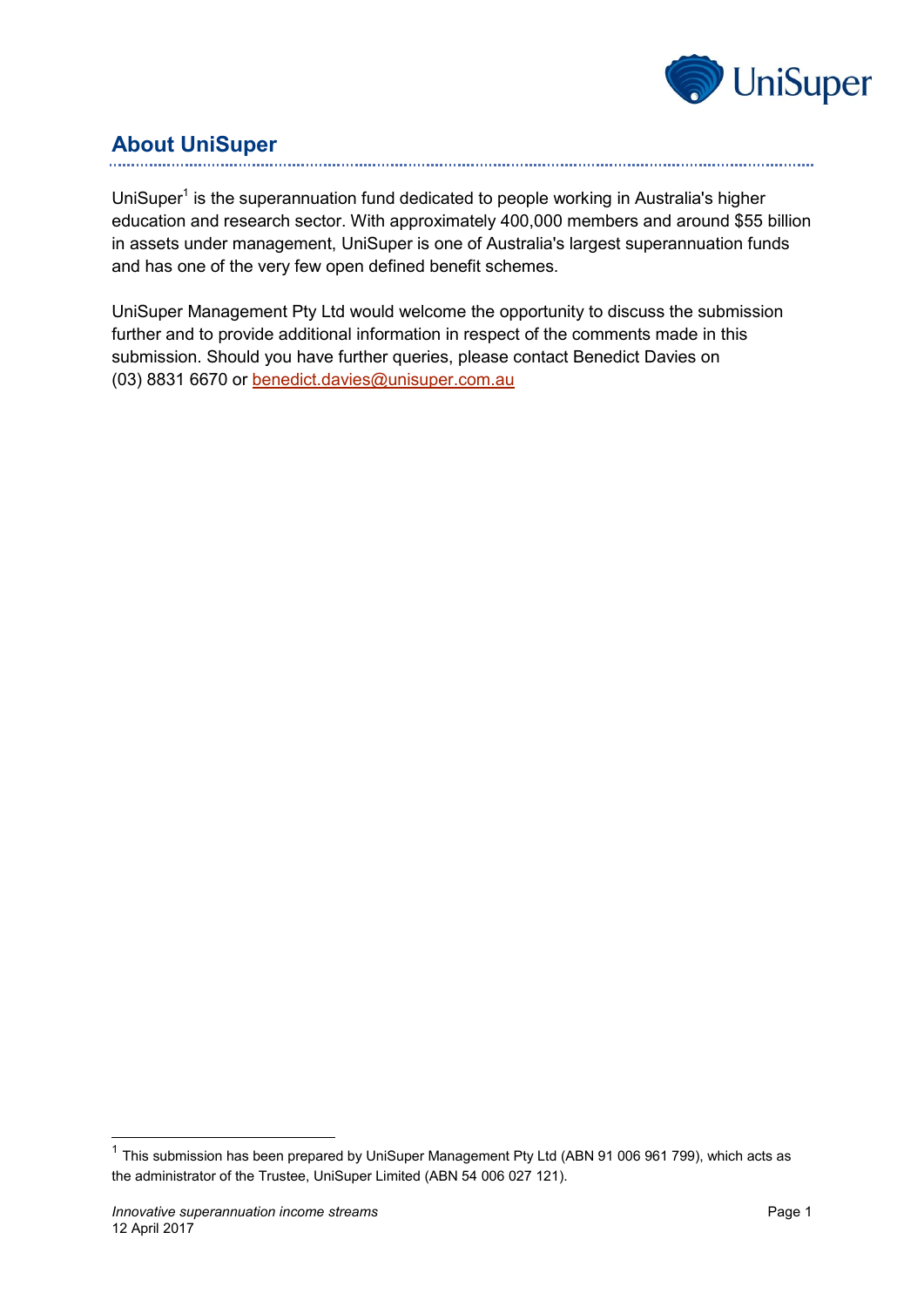

## **Executive Summary**

- UniSuper supports the broad thrust of the proposed regulations, particularly the introduction of collective defined contribution (CDC) income streams
- Consideration needs to be given to clearly outlining the differences between CDCs and group self-annuitisation (GSA)
- The success of new income streams will depend on how quickly a scheme develops scale. Consequently, consideration should be given to allowing trustees to offer these new income streams, particularly CDCs, as a category of default fund, similar to MySuper
- The new language employed throughout the regulations, which avoids the use of the term "purchase", is welcomed. However, prompt guidance from the ATO on the new terminology in the form a public ruling would be welcomed
- Further guidance on the social security implications of these new income streams is essential
- The proposed definition of a CDC should be based in part on the scheme's rules as well as the scheme's mortality experience
- Valuation of CDC interests for member-specific taxation issues (e.g. transfer balance cap) should be based on scheme-specific lump-sum conversion factors
- Valuation of CDC interests for fund-based taxation should continue to follow existing rules (e.g. Division 295 of ITAR '97); however, additional guidance may be needed for actuaries who provide certificates to complying funds.
- Access to capital is a key concern of retirees. Therefore, consideration should be given to extending the capital access schedule over a slightly longer period using the life expectancy of a person five years younger than the primary (or reversionary) beneficiary as is currently the case with market-linked income streams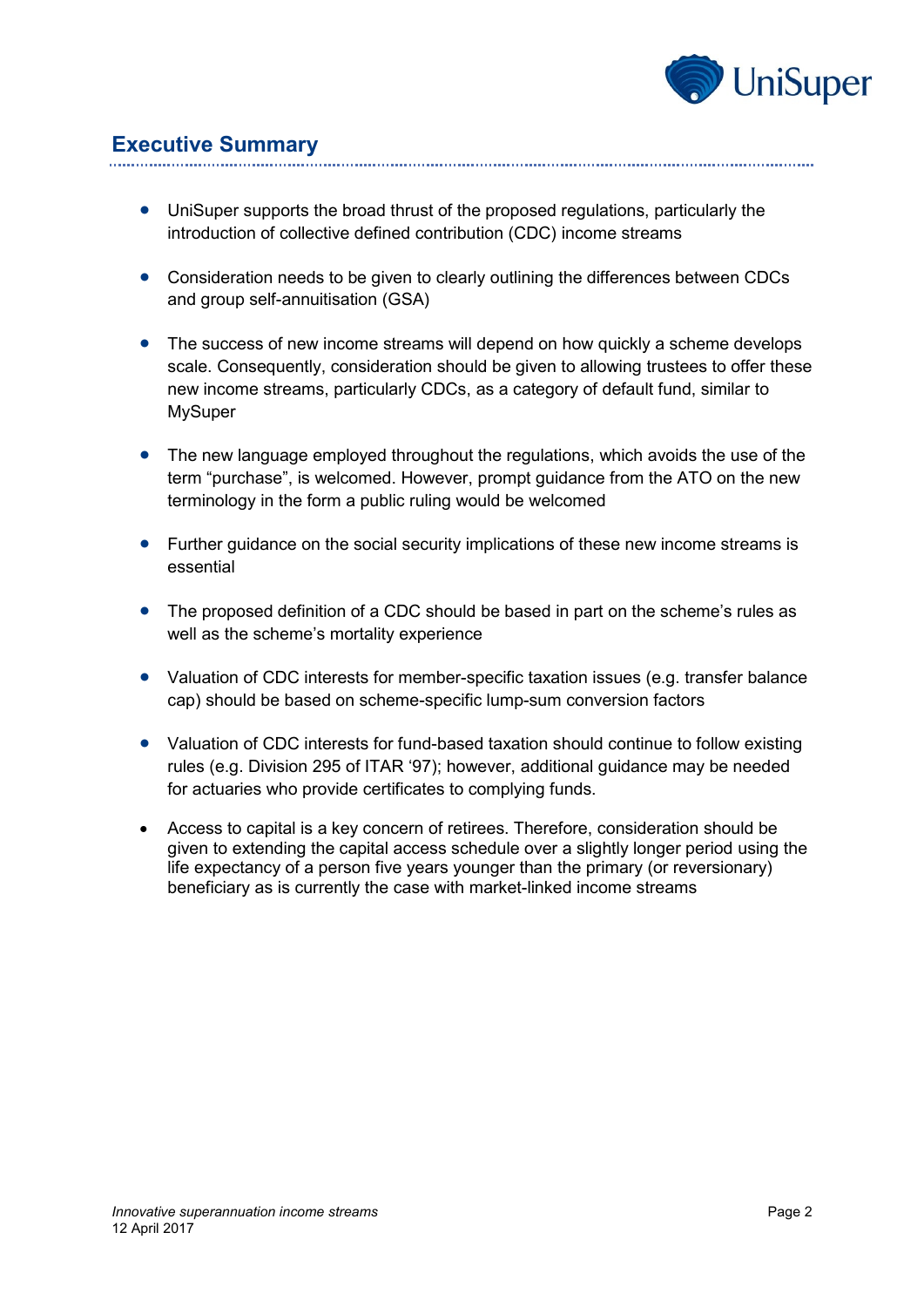

## **General observations**

UniSuper has a long history of providing retirement incomes to its members and we currently offer the "full-suite" of pension products allowed by law. We are strongly committed to developing new retirement income stream products and we have undertaken considerable research of pooled risk schemes.

We support the broad thrust of the proposed regulations, particularly the introduction of collective defined contribution (CDC) income streams. We do, however, think some additional consideration needs to be given to clearly outlining the differences between CDCs and group self-annuitisation (GSA).

On our understanding, collective defined contribution schemes aim to offer a seamless transition from receiving income from work to receiving income in retirement. CDCs, therefore, are based partly on defined benefit schemes while aiming to offer cost certainty to employers (i.e. clearly spelled out fixed contribution obligations) and greater stability around retirement outcome than defined contribution schemes. As such, CDCs are more akin to a lifetime GSA in that an interest in a CDC income stream is linked to employment at *any* age and is funded by direct regular employer and member contributions.

A GSA income stream, on the other hand, is more likely to be acquired at an older age as a post retirement income product from a single pot of money that has been accumulated within a defined contribution (DC) superannuation scheme.

While the two products are similar in the way that the rate or amount of the income stream depends on the amount available for the provision of the benefits to the member and other members collectively (which would depend on the returns on a collective pool of assets and mortality experience of all members), there are however, likely to be key differences, particularly about how the interests in these products are acquired.

To avoid "regulatory arbitrage", we believe that GSAs, undefined in the draft regulations, should either be defined or a fuller explanation provided in the explanatory statement.

We would also like to see further guidance on any further regulatory framework for CDCs, including:

- Guidance on the role envisaged for employers e.g. could a CDC be default fund?
- Social security considerations e.g. will these new income streams be 100% assets tested, subject to deeming under the income test?
- Guidance on the role (if any) of the prudential regulator e.g. will there be a prudential standard as there is currently for defined benefit schemes?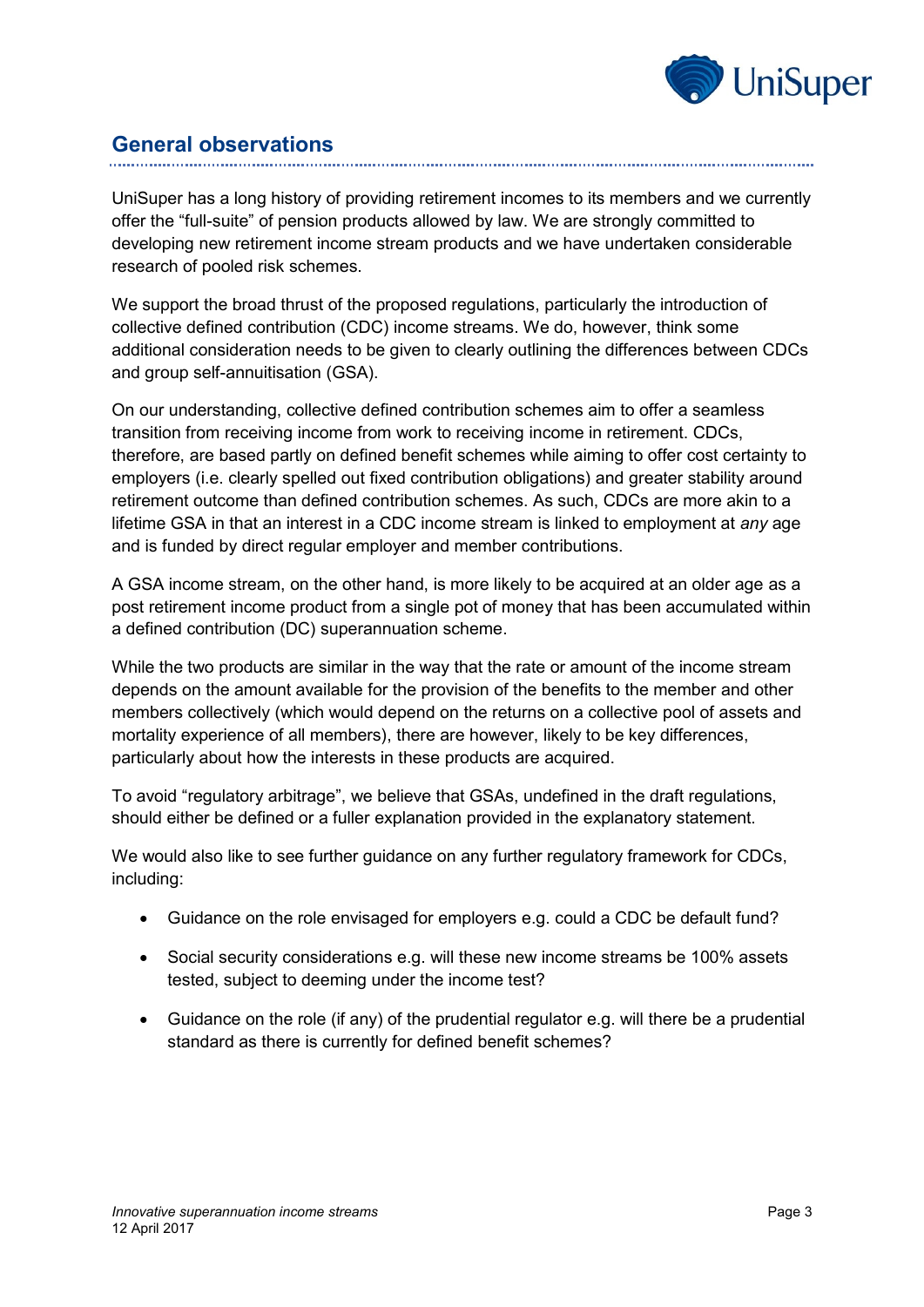

#### **The role of trustees, actuaries and regulators**

While a key theme of these regulations and the EM is a concern that income will be unreasonably deferred, we suggest that another equally valid concern should be imprudent and unsustainable pension promises.

To that end, we believe that there is merit for some prudential oversight of pooled income stream products, such as GSAs and CDCs, similar to that which applies to defined benefit schemes. While this oversight should be more flexible and less prescriptive than existing prudential standards for DB schemes, we believe that the success and sustainability of these products would require a regulatory framework that clearly sets out trustees' duties such as:

- having a policy or a set of rules for setting the income targets and how the amounts paid under the income streams are adjusted based on the experience of the scheme; and
- obtaining periodic valuations prepared by an actuary and assessing the probability of meeting income stream targets.

While many current providers of defined benefit schemes are generally well placed to undertake these responsibilities, as these are new income streams, building confidence is going to be important.

The proposed valuation of CDC interests should be based on scheme-specific lump-sum conversion values which are typically used on member statements. This approach is more likely to bring about product neutrality because lump-sum conversion values better reflect the real choices faced by members i.e. take a specified income or take a lump-sum alternative to purchase a traditional pension (or a combination thereof).

Valuation of CDC interests for fund-based taxation, however, should continue to follow existing rules (e.g. Division 295 of ITAR '97). Additional guidance may be needed for actuaries who provide certificates to complying funds. For example, the Actuaries Institute Professional Standard 406 Unsegregated Pension Liabilities in all likelihood would need to be revised in light of these new products.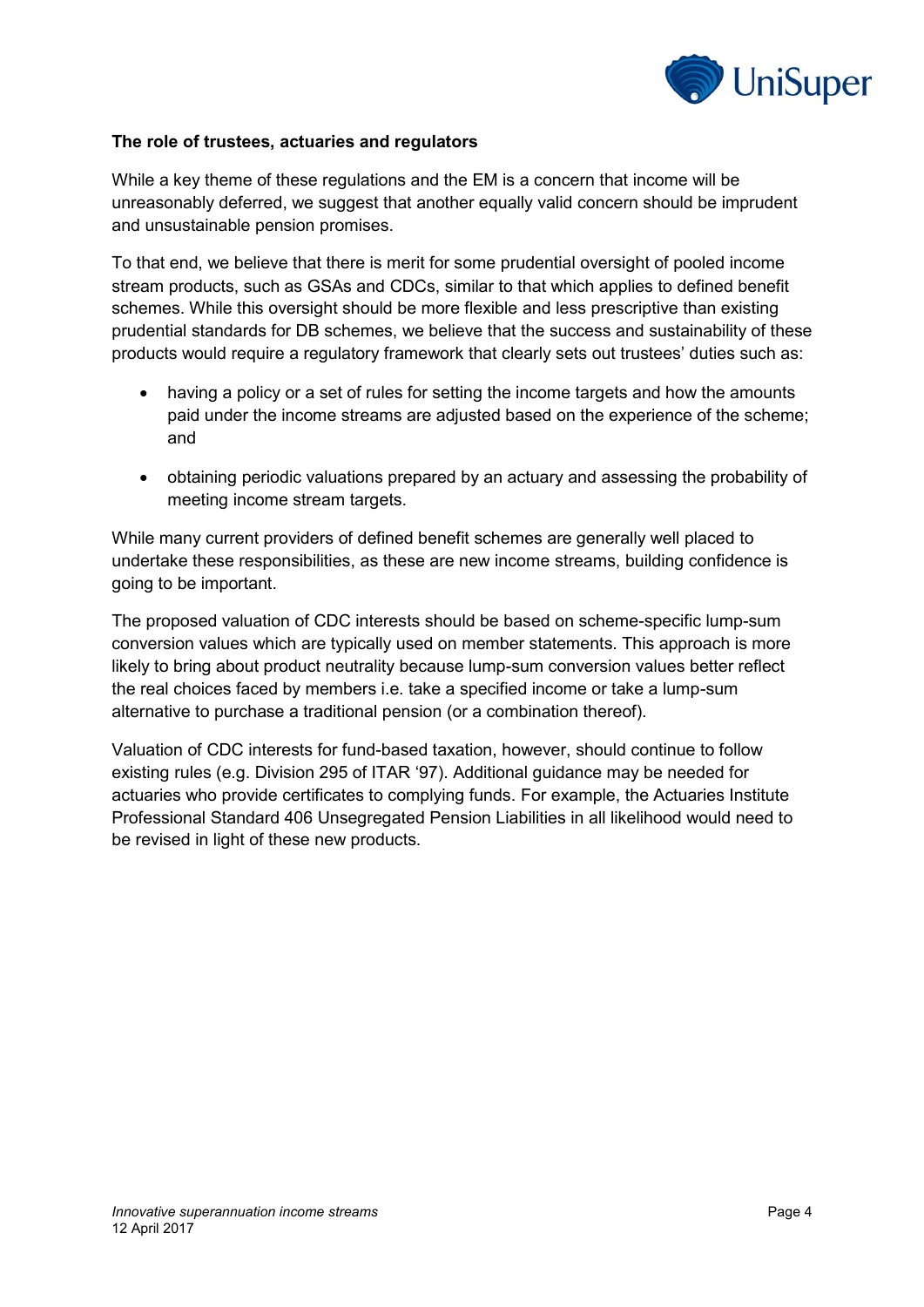

## **Comments on the regulations**

#### **Comments on purchase price**

We welcome the new language employed throughout the regulations which avoids the use of the term "purchase" which in certain instances can be problematic (particularly so for defined benefit schemes). For an income stream to have a "purchase price", it is sometimes understood that the product must be purchased with a "clearly identifiable amount paid as consideration". The use of new language, notably "is payable" (ITAR 307-200.05(a)), "will be payable" (ITAR 307-200.05(b)) and "amount of consideration paid" (ITAR 307-205.02(1)(a)) is likely to introduce some flexibility.

We do, however, believe that the ATO will still have a key role to play by quickly, clearly and definitively providing a public ruling on these new terms to complement their earlier ruling TR 20013/5 *When a superannuation income stream commences and ceases*.

#### **Comments on proposed definition of CDC income streams**

As previously stated, we welcome the recognition of CDCs and the proposed definition in the tax regulations. We do, however, propose a slightly broader definition of CDCs as follows:

A *collective defined contribution scheme income stream* is a superannuation income stream supported by an individual's superannuation interest if:

(a) the interest is in a superannuation fund; and

(b) once payments of the income stream start, the income stream is to continue for the remainder of the individual's life; and

(c) the amounts paid under the income stream depend on the rules of the scheme, including in respect of how benefits are determined and adjusted by reference to:

(i) the age, life expectancy, occupation, or other factors relevant to mortality to the extent considered by the scheme for each member and the membership of the scheme as a whole; and

(ii) the assets available in the scheme for the provisions of benefits.

We believe it is important to link the definition back to the scheme's rules because it is ultimately the "pension promise" that will determine the ongoing viability of a CDC income stream i.e. if the payments are too low, there would be unreasonable deferral; if the payments are too high, there would be an increasing likelihood that the payments would decline in both nominal and/or real terms.

We also think that "the returns on a collective pool of assets in the fund" is too narrowly defined. For a CDC scheme, it is the amount available in the collective pool of assets that is the most important for the provision of an income stream. This amount is driven not only by investment returns but also the mortality experience of individuals participating in the scheme, as well as the withdrawal experience of the scheme (if relevant to the scheme's design).